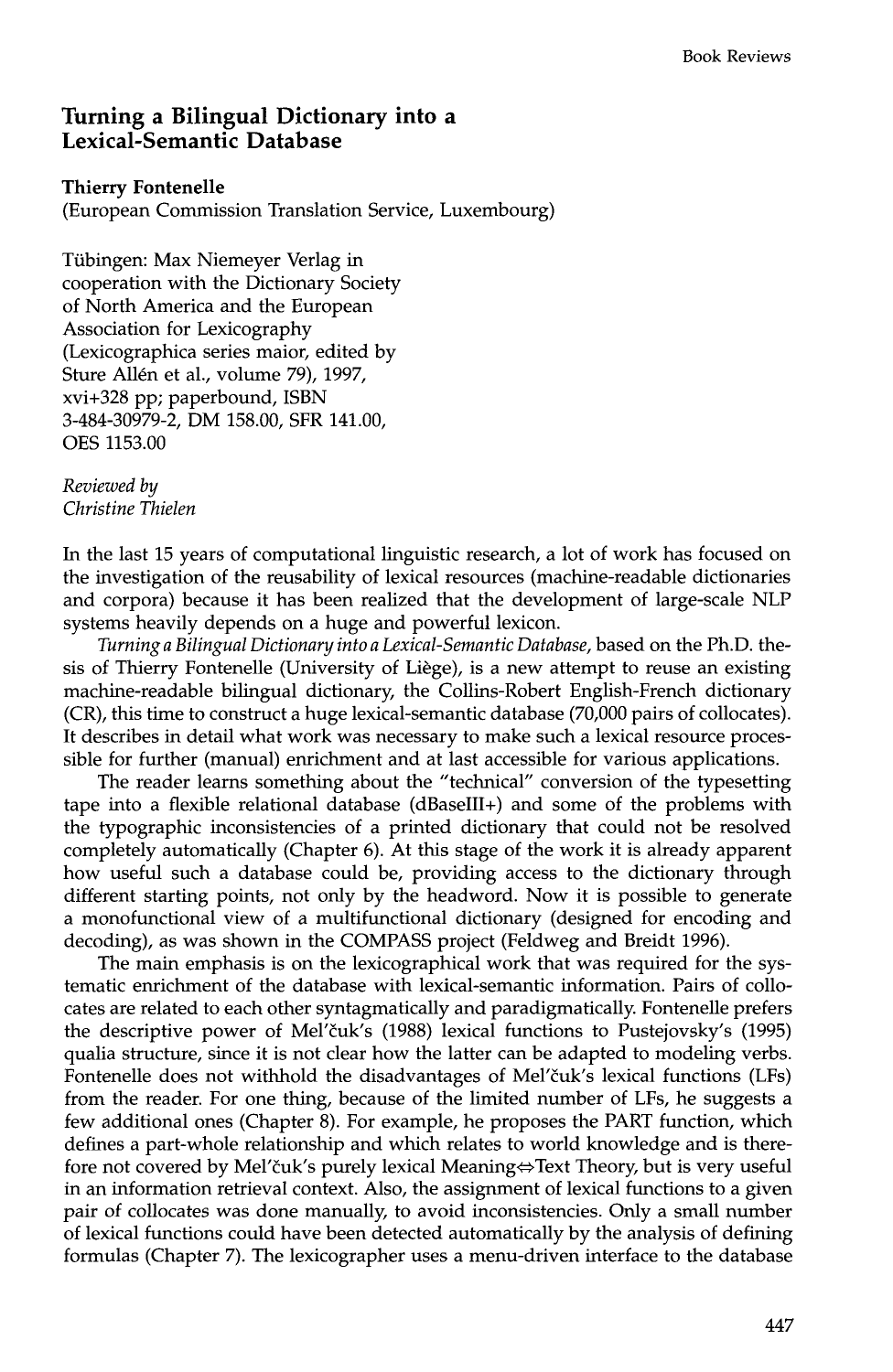and chooses among a predetermined part-of-speech-dependent list of possible LFs. This does not solve the problem of ambiguous lexical functions, due to the sometimes vague definitions. Fontenelle provides some linguistic tests and morphological clues (Chapter 9), but they cover only a few cases. This is clearly a deficiency (of which the author is aware), but it is unsurprising, given the magnitude of the task. This is the first attempt to apply such a theory to a really huge amount of general-language bilingual data and it shows the descriptive power of lexical functions. To give a better impression of the conversion process, here are the CR entries and the respective representation with the lexical function SING (single unit) from page 115:

**mouthful** *n* [food] bouchée gulp 1 n (b) (mouthful) [food] bouchée, goulée portion *n (...) (of food: helping)* portion ration *n (allowance: of food, goods etc)* ration

 $Sing(food) = gulp$ , mouthful, morsel, portion, ration...

As applications of the database, Fontenelle mentions its potential value as a testbed for linguistic theories, e.g., to extract linking information about ergative verbs (Chapter 12), and its possible use in a computer-aided language learning system to teach collocations to language learners (Chapter 14). Astonishingly, he does not say very much about the usability of the database for large-scale NLP systems, perhaps because the data has to be exported to the representation formalism used by the NLP system and because there is no lexical inheritance incorporated in the database. But in his general conclusions (Chapter 15), Fontenelle writes about attempts to link the CR database to WordNet (Fellbaum 1998), the huge English electronic thesaurus; together with the inheritance mechanisms of WordNet, the database could be very useful to information retrieval systems, for instance.

In summary, the book is very well worth reading for someone who is interested in recent advances in lexical semantics or in the more application-oriented area of computational lexicography. Perhaps Fontenelle's work may be a further step towards bridging the gap between linguists and lexicographers. The structure of the book is well thought-out and gives the reader the possibility of choosing between the more theoretical parts, with a good introduction to Pustejovsky's Generative Lexicon and Mel'čuk's Meaning $\Leftrightarrow$  Text Theory, and the possible applications of the bilingual database. Each chapter closes with a short conclusion section very useful to get the main points and to prevent the reader from losing the thread. At any rate, with the construction of this database, Fontenelle and his colleagues have provided a valuable bilingual lexicon that could contribute greatly to the performance of an NLP system.

## **References**

Feldweg, Helmut and Elisabeth Breidt. 1996. COMPASS. An intelligent dictionary system for reading text in a foreign language. In Kiefer, F. and G. Kiss, editors, *Papers in Computational Lexicography, COMPLEX '96,* Budapest, pages 53-62.

Fellbaum, Christiane (editor). 1998. *WordNet: An electronic lexical database.* The MIT Press, Cambridge, MA.

Mel'čuk, Igor. 1988. Semantic description of lexical units in an explanatory combinatorial dictionary: Basic principles and heuristic criteria. *International Journal of Lexicography,* 1(3): 165-188.

Pustejovsky, James. 1995. *The Generative Lexicon. The* MIT Press, Cambridge, MA.

*Christine Thielen* was a researcher at the University of Tiibingen and at the German Research Center for Artificial Intelligence, Saarbrücken, where she was occupied with the construction and